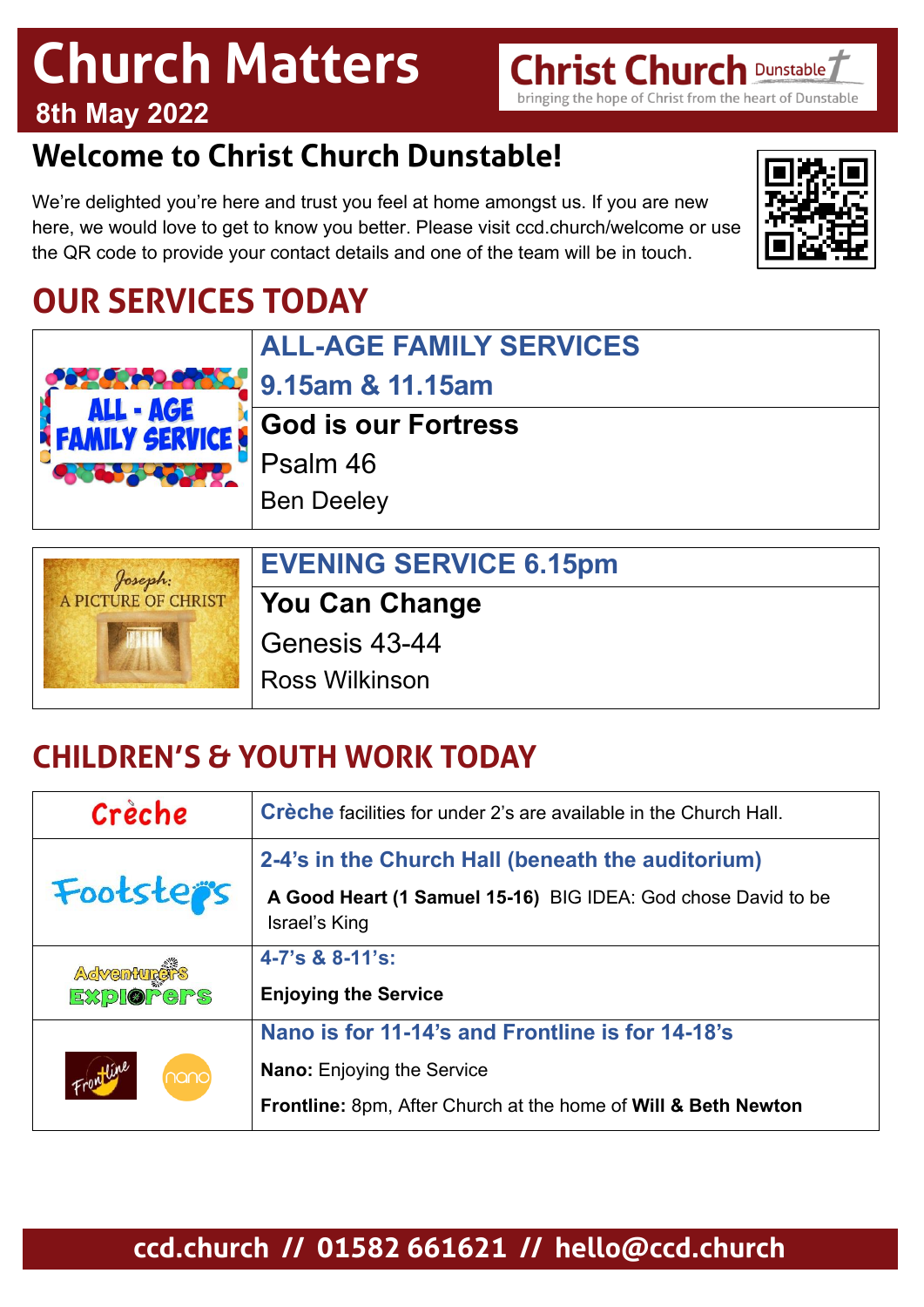# **The Week Ahead**

| <b>Also</b><br><b>Today</b> | Jubilee Choir: Rehearsal after the 6.15pm Service in the Main Auditorium                                    |
|-----------------------------|-------------------------------------------------------------------------------------------------------------|
| Mon 9                       | <b>Toddlers:</b> $9:30 - 11$ am, in The Way                                                                 |
|                             | Patchwork & Quilting: 10am - 12:30pm, in the Church Building                                                |
|                             | Women@ChristChurch Evenings: 7:45pm, in the Church Building                                                 |
|                             | <b>English Classes:</b> $7:45 - 9$ pm, in The Way                                                           |
| <b>Tue 10</b>               | Art: $10am - 12pm$ , in The Way                                                                             |
|                             | Foodbank: $2:30 - 4:30$ pm, in The Way                                                                      |
|                             | <b>Prayer Central:</b> 7:45pm, in the Church Building                                                       |
| <b>Wed 11</b>               | <b>Cabin Fever:</b> $9:30 - 11$ am, in the Cabin                                                            |
|                             | <b>Women@ChristChurch:</b> $9:45 - 11$ am, in the Church Building                                           |
|                             | <b>Wednesday Club:</b> $5:30 - 6:45$ pm, in the Church Building                                             |
|                             | <b>Adventurers: Junk Modelling</b>                                                                          |
|                             | <b>Explorers: Priory Gardens Games</b>                                                                      |
|                             | <b>Nano:</b> $7:15 - 8:45$ pm, 'Modelling – Kim Style', in the Church Building                              |
|                             | Book Club: 7:30pm, in The Way Coffee House                                                                  |
|                             | Hobby Corner: 7:30pm, in The Way Coffee House                                                               |
| Thur 12                     | <b>Connect:</b> 10:30 - 11:45am, 'Former Dunstablians I'd like to meet' - Talk by Paul Heley, in<br>The Way |
| <b>Fri 13</b>               | <b>Toddlers:</b> $9:30 - 11$ am, in The Way                                                                 |
|                             | Knit & Natter: $10am - 12pm$ , in the Church Building                                                       |
|                             | <b>Foodbank &amp; Drop In:</b> $12:30 - 2:30$ pm, in The Way                                                |
| <b>Sat 14</b>               | Men's Breakfast: $8 - 9:15$ am, in The Way                                                                  |
|                             | <b>Frontline:</b> $7:30 - 9:30$ pm, 'Promised', in the Church Building                                      |
| <b>Sun 15</b>               | Please join us for our Morning Services at 9:15am & 11:15am, and our Evening Service at<br>$6:15$ pm.       |
|                             | Sunday Lunch, served in The Way, will be Bulgarian Potato Moussaka.                                         |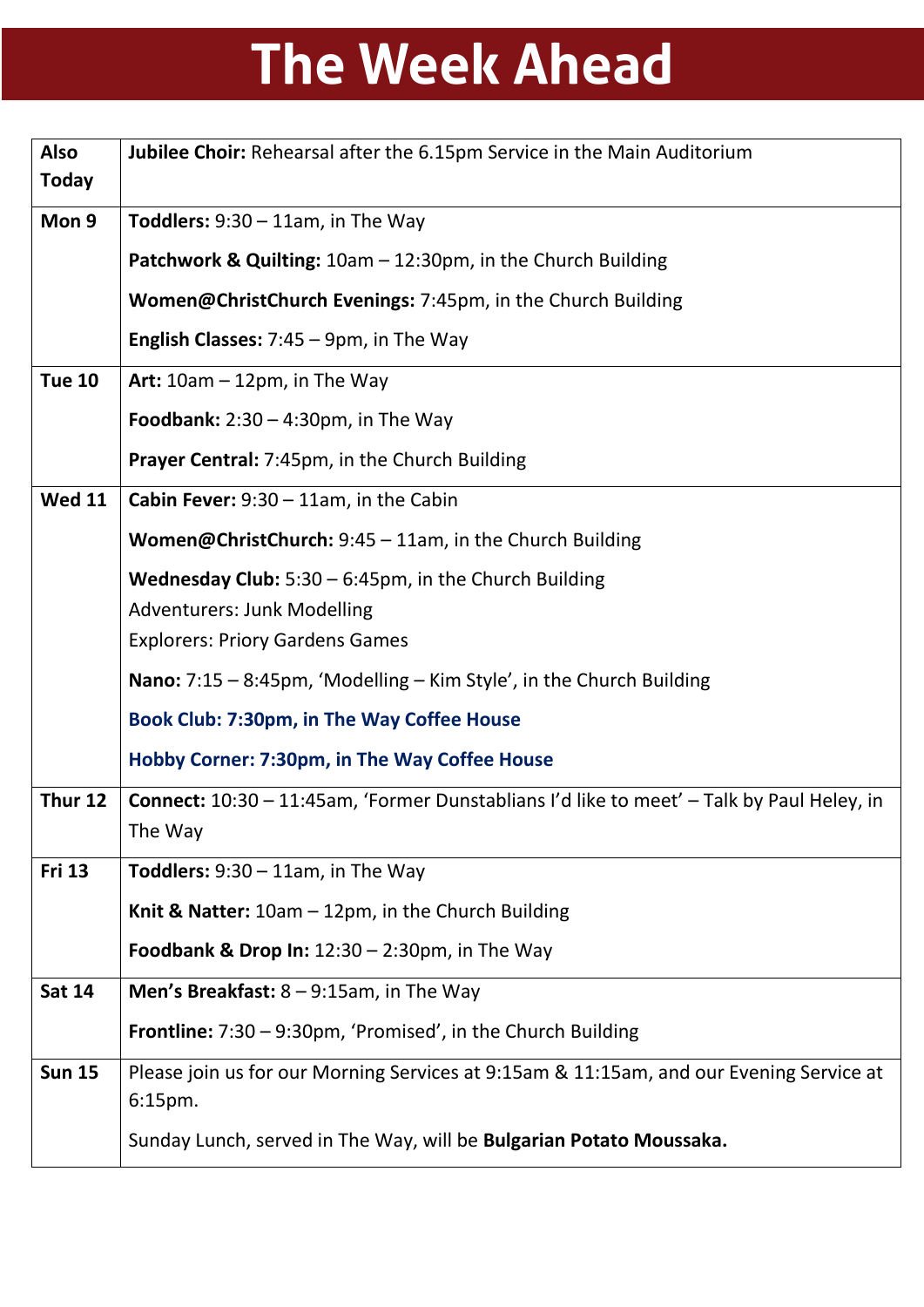## **Church Family News**

#### **Jubilee Celebration Orchestra**

We are putting together an orchestra for the Jubilee Service on Sunday 5<sup>th</sup> June. **Please contact Ann Wintersgill** directly if you are interested in joining. Practice sessions will be on Friday 27th and Tuesday 31st May. The choir will not be singing with the orchestra so you can do both if you wish!

#### **Wedding**

Please pray for **Harry Newton and Sara Paterson** as they prepare to marry at Sara's local church in Kent next Saturday, 14<sup>th</sup> May at 12:45pm. If you would like to watch the service online, please go to ccd.church/harry-sara

#### **Tax Year 2021/22**

2021/22 financial giving letters will be coming to you on email in the weeks ahead so please ensure that your ChurchSuite email is correct. Any questions or queries, please direct them to Dudley Peacham.

#### **Wall Building Project**

The building work is restarting with a wall build behind the cabin to replace the wooden gates. Please be aware that this will impact the availability of our parking spaces during the weeks ahead.

#### **Dunstable Foodbank**

If you have any spare strong plastic bags, please place them in the Foodbank collection bins.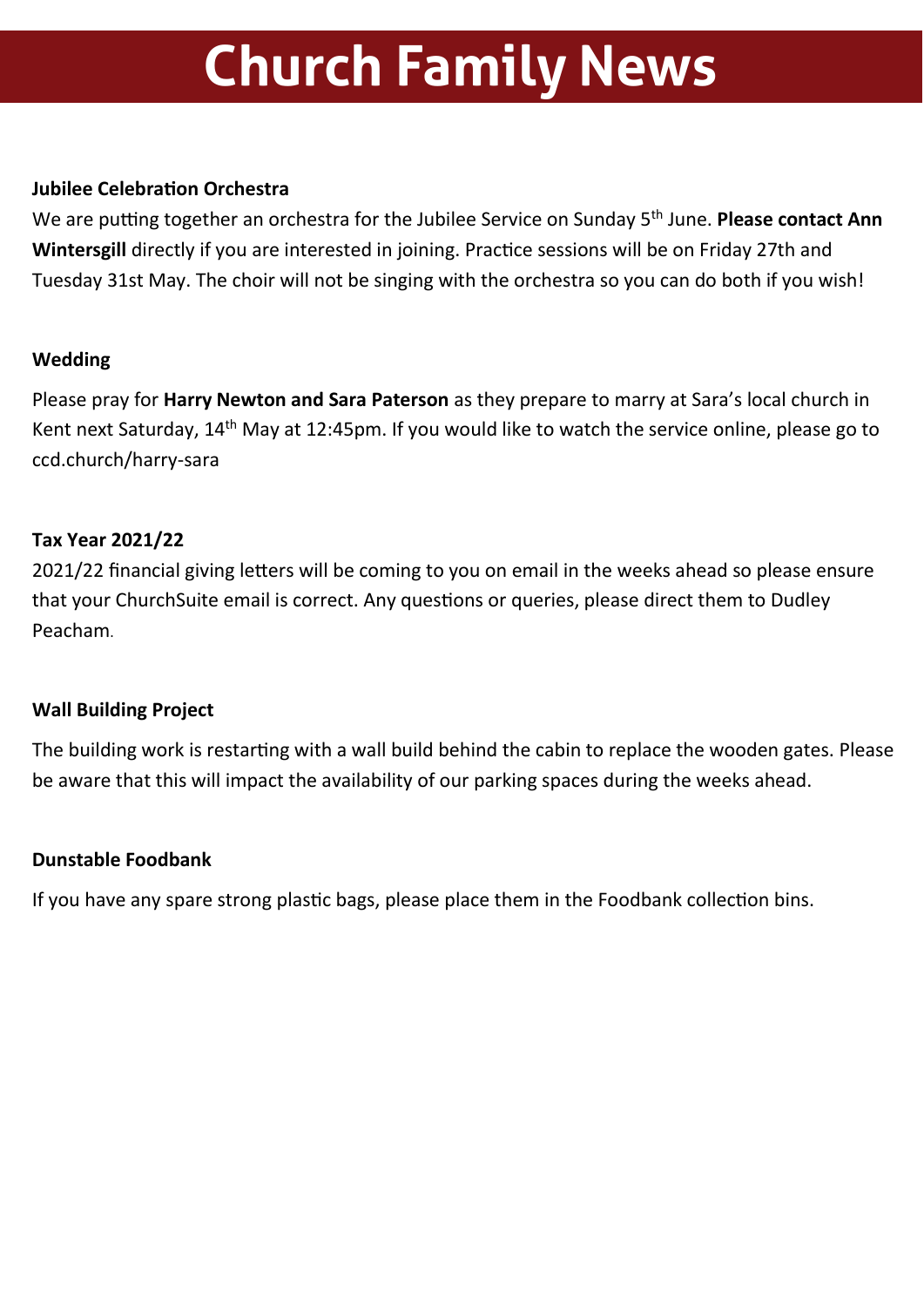## **Notes**

### **Some questions to discuss from this morning's sermon**

#### **How do you know when you are afraid?**

- What does it feel like inside?
- What are some things that happen to you?
- What causes you to feel afraid?
- When someone is afraid, what could they do?

**Why is going to God with our fears the best thing we could do?** 

**We can't see God, so how do we run to him when we are afraid?**

- What does that look like?